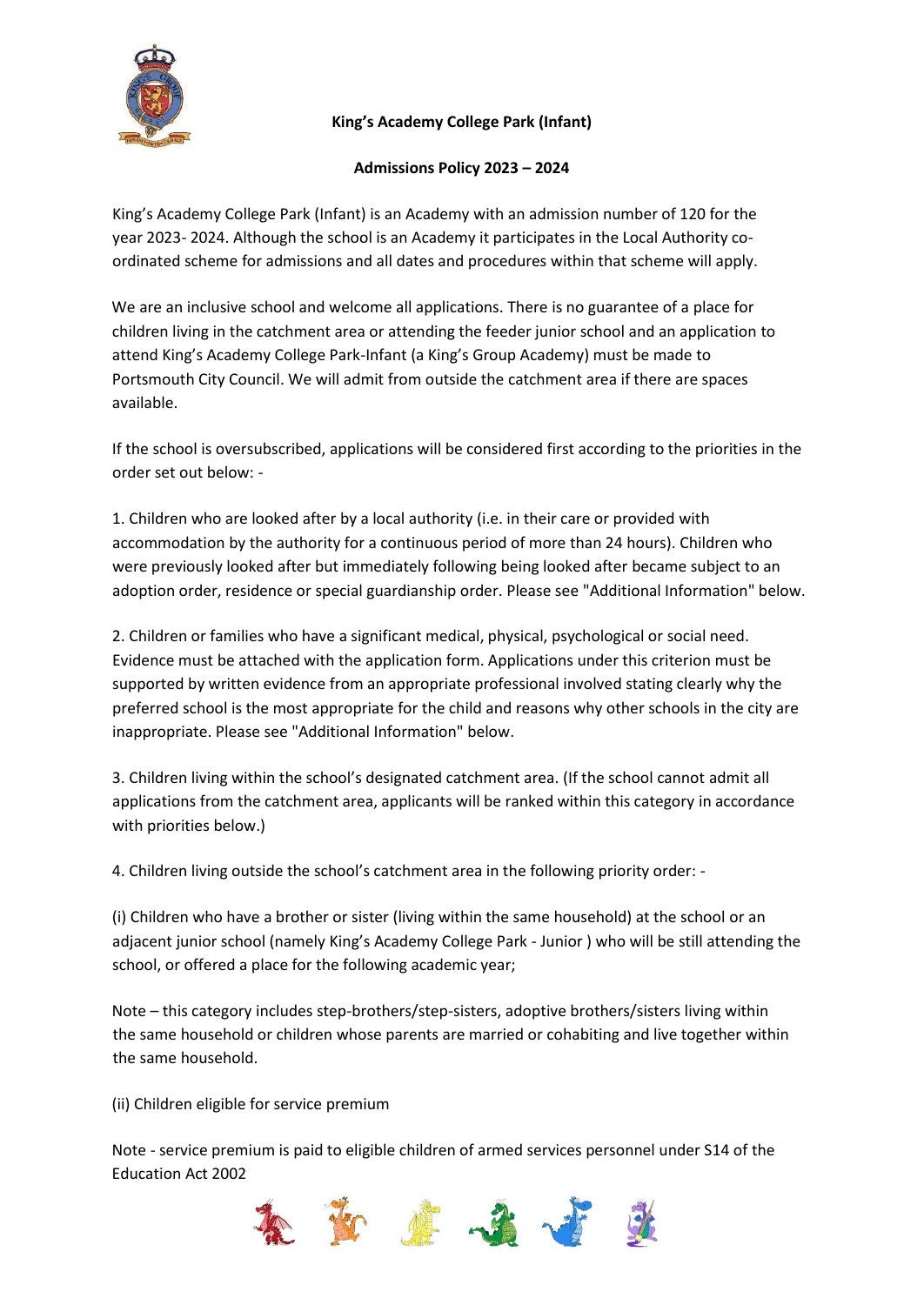(iii) Children of staff employed at the school (or school on an adjacent site i.e. King's Academy College Park - Junior)

a) Where the member of staff has been employed at the school for 2 or more years at the time at which the application is made, and/or

b) the member of staff is recruited to fill a vacant post for which there is a demonstrable skill shortage (iv) children who live closest to the school, based on the shortest distance from home to school, measured on a straight line 'as the crow flies'. (This distance will be used where necessary to prioritise applications). Should there be two or more identical distances requiring prioritisation, this will be done by casting lots. Please see "Additional Information" below.

Note - should the school be oversubscribed from within any of the criteria above, then any additional criteria will be used to prioritise applications within these categories.

## **Displaced Sibling**

Where the LA is unable to meet a parental preference in relation to a catchment school, the LA will have to allocate a place at a lower preference school or even allocate the next nearest school with places available. Parents may prefer to then try and get a place for another sibling at the same school. In such instances, this school could then be treated as the catchment school for subsequent sibling applications. Parents would have to notify the LA on application that they consider this exception applies. If the application was for the actual catchment school this criterion would still be applied. This would be applicable to Portsmouth schools who have catchment criterion as part of their admissions policy.

# **Pupils with a statement of special educational needs or statutory education, health and care plan**

The Admissions code states "all children whose statement of special educational need (SEN) or Education Health and Care (EHC) plan names the school must be admitted". These children will have priority for admission over and above all other admission applications and will be included in the admissions allocation process.

#### **Additional Information**

## **Looked after children**

These are defined as children who are looked after by a local authority, i.e. in their care or provided with accommodation by the authority for a continuous period of more than 24 hours. Children who were previously looked after \*, but ceased to be so because they were adopted or subject to a residence or special guardianship order. A copy of the relevant court order will be required. \* A child is considered as 'Looked After' as defined in section 22(1) of the Children Act 1989. A child is considered 'Adopted' as defined in section 46 of the Adoption and Children Act 2002. Residence order- as defined in section 8 of the Children Act 1989. Special guardianship order – as defined in section 14a of the Children Act 1989

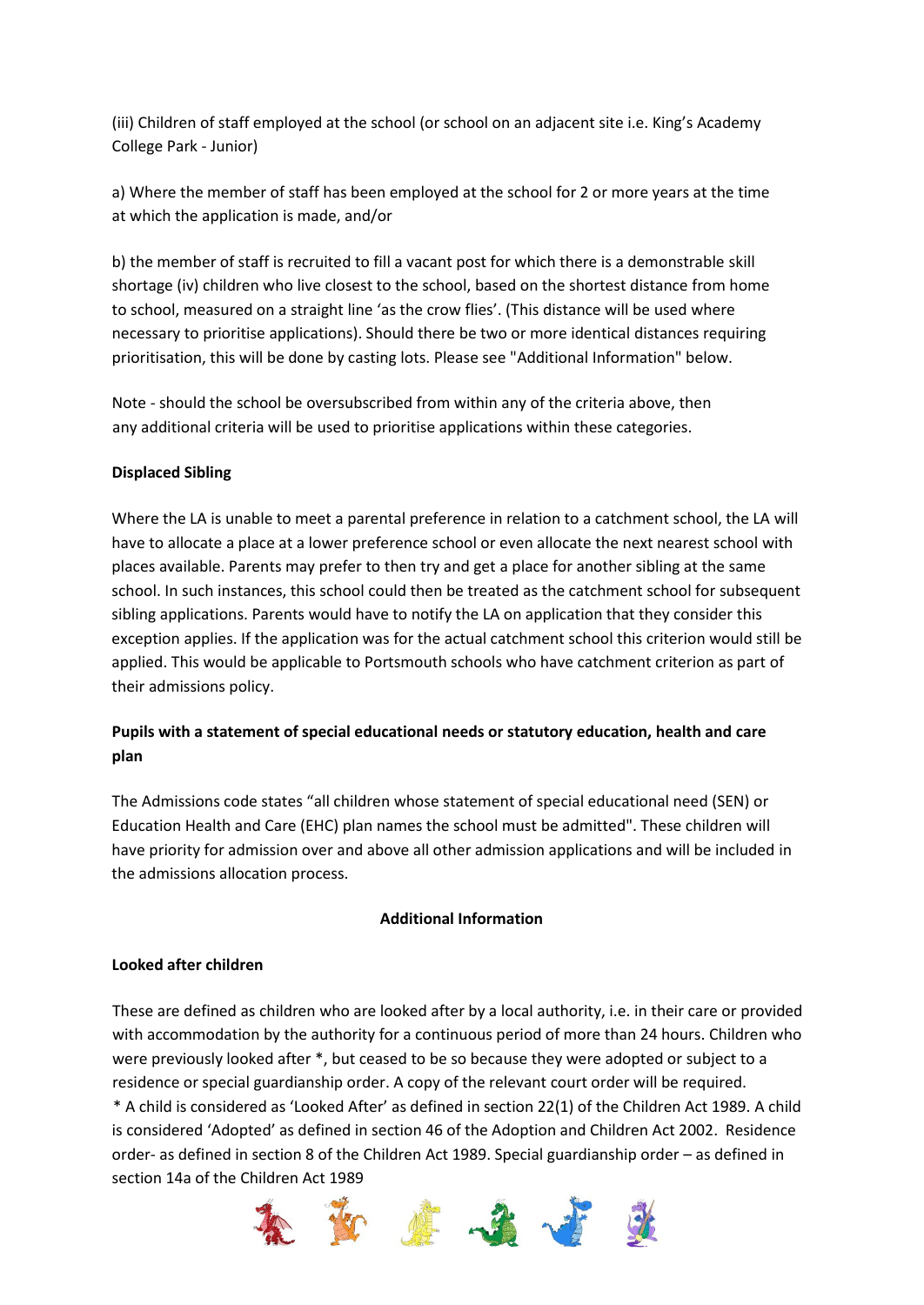### **Medical, physical, psychological or social need**

If a child or a family member has a significant medical, physical, psychological or social need that you would like considered when places are allocated, applicants should tick the relevant box on the application form and submit supporting evidence to support their request. The evidence must be in writing from a doctor or other appropriate professional involved with the child/family member's health, wellbeing or specific family circumstances. In all cases evidence must show why it is appropriate that the child attends the preferred school and why other schools in the city are appropriate.

## **Catchment Areas**

A catchment area is a geographical area defined by the council. The idea of having a catchment area is to give some priority for the admission of children living in the local area of the school. Please note - living in the catchment area does not guarantee a place at the school. Your catchment area determined by your home address (the child's permanent residence). Further details of the individual school's catchment area will be provided on the council's website or by contacting the Admissions Team.

### **Sibling link**

A sibling link is defined as a child's brother or sister (living in the same household) already on roll and attending the school you have applied to or at an adjacent infant/junior school (i.e. King's Academy College Park - Junior) and who will still be attending the school the following academic year. This category includes step- brothers/step-sisters; adoptive and foster brothers/sisters living in the same household or children whose parents are married or cohabiting and live together within the same household. This does not include siblings who live in a different household. Twins, triplets and other children of multiple births will be admitted above the admission limit of a school if the limit has been reached by admitting one of the multiple birth children. A sibling link at the school does not guarantee admission to the school.

#### **Feeder Junior School**

Every infant school has a linked feeder junior school some of which are on adjacent sites to infant schools. The linked feeder junior school for King's Academy College Park (Infant) is King's Academy College Park (Junior) School.

## **Children eligible for service premium**

Service premium is paid to eligible children of armed services personnel under S14 of the Education Act 2002. The service premium is designed to support children with parents serving in the regular British armed forces. Pupils attract the premium if they meet the following criteria: ∙ One of their parents is serving in the regular armed forces.

- One of their parents served in the regular armed forces in the last 3 years.
- One of their parents died while serving in the armed forces and the pupil is in receipt of a

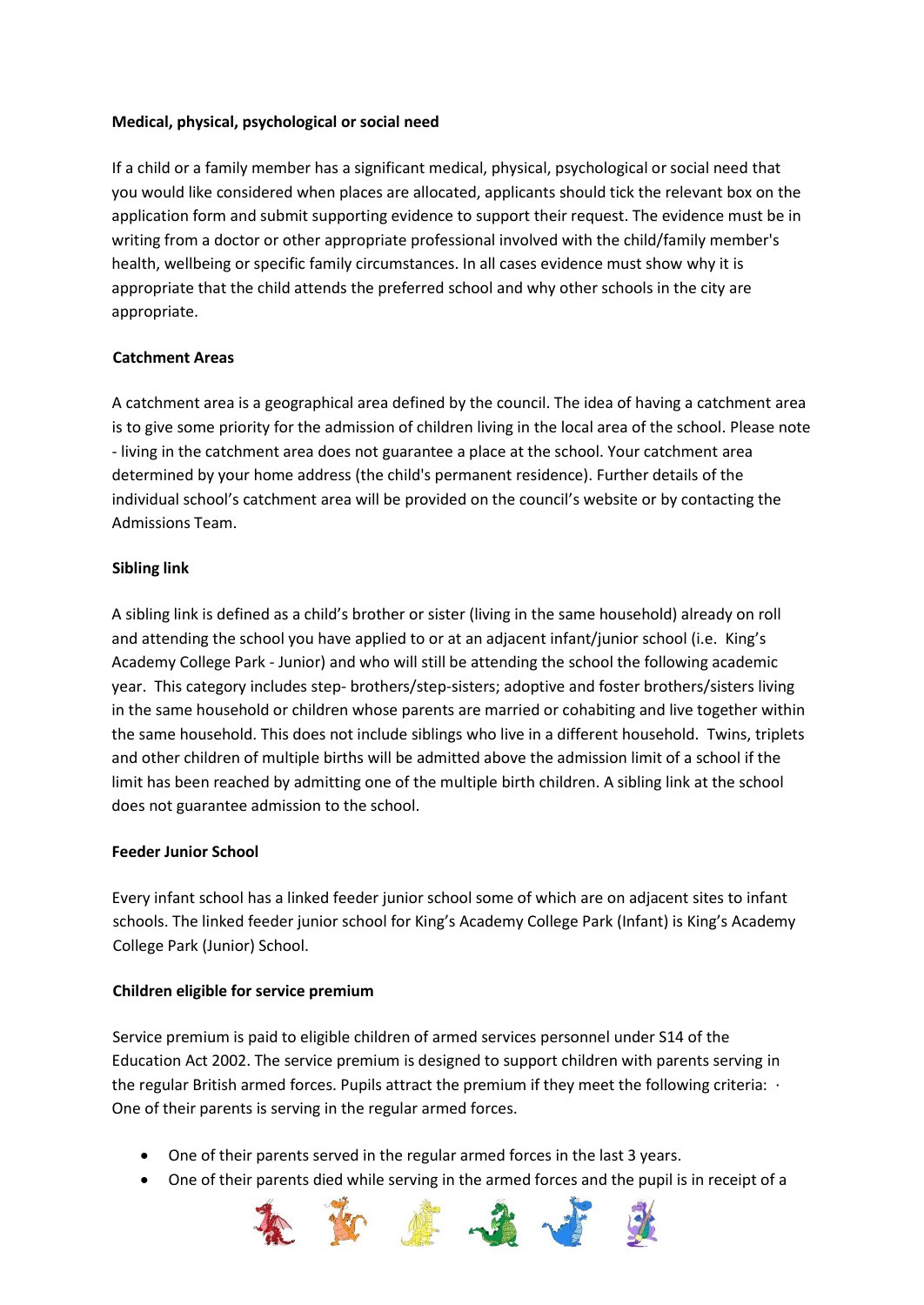pension under the Armed Forces Compensation Scheme (AFCS) and the War Pensions Scheme (WPS).

## **Children of Staff employed at the school**

Where the member of staff has been employed at the school for 2 or more years at the time at which the application is made, and/or the member of staff is recruited to fill a vacant post for which there is a skill shortage.

## **Distance measurement**

Where it is necessary to prioritise applications, the criterion will be prioritised based on the shortest distance from the child's home to school, measured in a straight line 'as the crow flies'. Distances will be measured using the council's Geographical Information System (GIS) department. The Local Land and Property Gazetteer (LLPG) unique property reference co-ordinates will be used to represent the school, whilst home co-ordinates will be primarily derived from the LLPG, with Ordnance Survey's ADDRESS-POINT® product used as support. Only distances measured by GIS will be considered for the purposes of the distance criterion. Should there be two or more identical distances, the prioritisation will be done by casting lots. The Admissions Team will arrange for this to be carried out by the LA's Democratic Services who are independent of the school and the admissions process.

## **Fair Access Protocol**

The Local Authority operates a Fair Access Protocol which prioritises admissions certain categories of secondary school age children. This protocol relates to admission applications during the year but does not apply to children applying in the normal admissions round. The protocol takes priority above the school's admission policy for those on a waiting list and the LA may require the school to admit above their published admission number.

# **Appeals**

If a parent is unsuccessful with any of their preferences they will have the right of appeal to an independent appeal panel and will be provided with the relevant documentation and advice by the LA's Admissions Service.

# **Waiting lists**

All parents who have been refused a place at the school will have the option to remain on the waiting list – via a tick box on the allocation response form online or on a paper reply slip. Children will be held on the waiting list by order of the criteria in the admissions policy. No account can be taken of the length of time a pupil is on the list. A pupil's position can change on the list as new applicants join or other applicants come off the waiting list. Children will remain on a waiting list only until the end of the academic year August 2022, if parents/carers want their children to be on the waiting list for the following academic year, they must reapply.

## **Admission Arrangements (Year R only)**